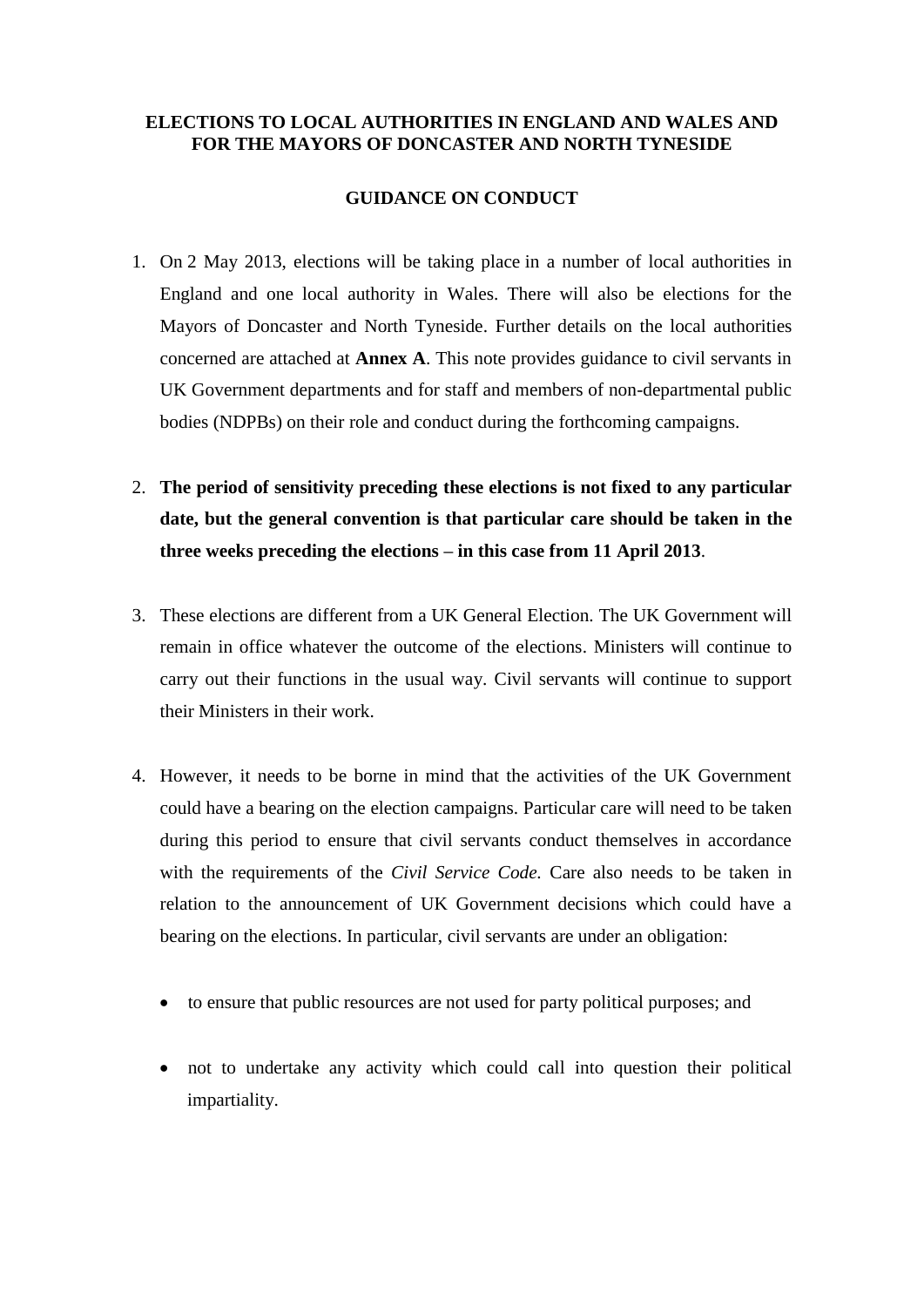## **General Principles**

- 5. The following general principles should be observed by all civil servants, including special advisers:
	- a) particular care should be taken over official support, and the use of public resources, including publicity, for Ministerial or official announcements which could have a bearing on matters relevant to the elections. In some cases it may be better to defer an announcement until after the elections, but this would need to be balanced carefully against any implication that deferral could itself influence the political outcome – each case should be considered on its merits;
	- b) care should also be taken in relation to proposed visits;
	- c) special care should be taken in respect of paid publicity campaigns and to ensure that publicity is not open to the criticism that it is being undertaken for party political purposes;
	- d) there should be even-handedness in meeting information requests from the different political parties and campaigning groups.
	- e) officials should not be asked to provide new arguments for use in election campaign debates.

# **Handling of requests for information**

- 6. There should be even handedness in meeting information requests from candidates from the different political parties. The aim should be to respond to requests from candidates and campaigners as soon as possible. This also applies to requests from Mayoral candidates.
- 7. Where it is clear that a candidate's request is an FOI request it must be handled in accordance with the Freedom of Information Act 2000. The Act requires public authorities to respond to requests promptly and in any event not later than 20 working days after the date of receipt. Where it is clear that it will not be possible to provide a quick response the candidate should be given the opportunity to refine the request if they wish so that it can be responded to more quickly.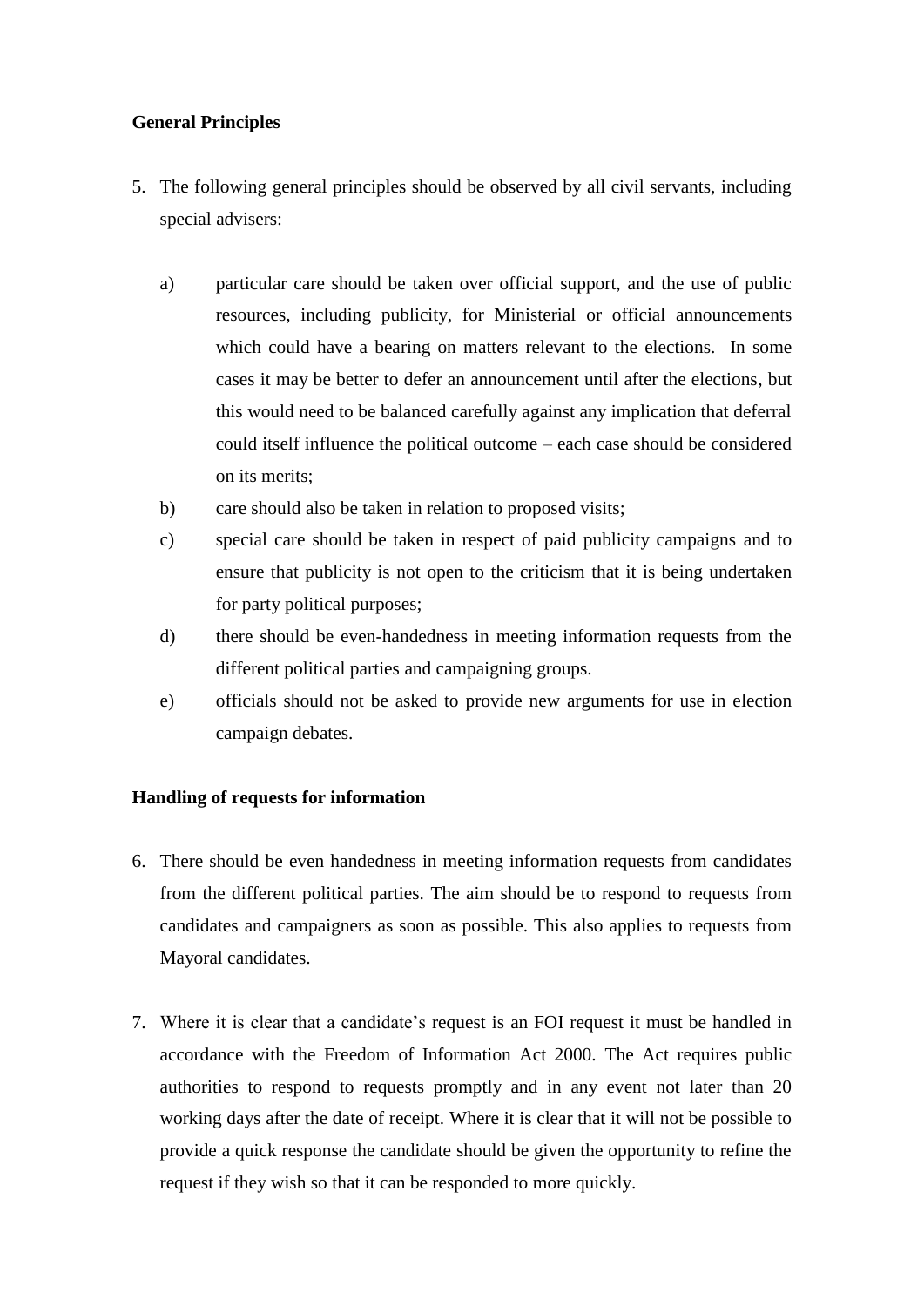8. Enquiries from the media should be handled by Departmental Press Officers.

## **Ministerial Visits**

9. In this period, particular care should be taken in respect of proposed visits to areas holding elections. Official support must not be given to visits and events with a party political or campaigning purpose. In cases of doubt, further guidance should be sought from your Permanent Secretary's Office or the Propriety and Ethics Team in the Cabinet Office.

#### **Announcements**

10. Similarly, national announcements by the UK Government may have a particular impact on local areas, for example, the publication of policy statements which have a specific local dimension. Ministers will wish to be aware of the potential sensitivities in this regard and might decide, on advice, to postpone making certain announcements until after the elections. Obviously, this needs to be balanced carefully against any implication that deferral itself could influence the political outcome. Each case should be considered on its merits. Again, in cases of doubt further advice should be sought.

## **Public Consultations**

11. Public consultations with a particular emphasis on local issues should generally not be launched during the period between 11 April and 2 May. If there are exceptional circumstances where launching a consultation is considered **essential** (for example, for safeguarding public health), advice should be sought from your Permanent Secretary's office and/or the Propriety and Ethics Team in the Cabinet Office. If a consultation is on-going during this period, it should continue as normal. However, departments should avoid taking action which will compete with candidates for the attention of the public. This effectively means not undertaking publicity or consultation events for those consultations that are still in progress. During this period, departments may continue to receive and analyse responses.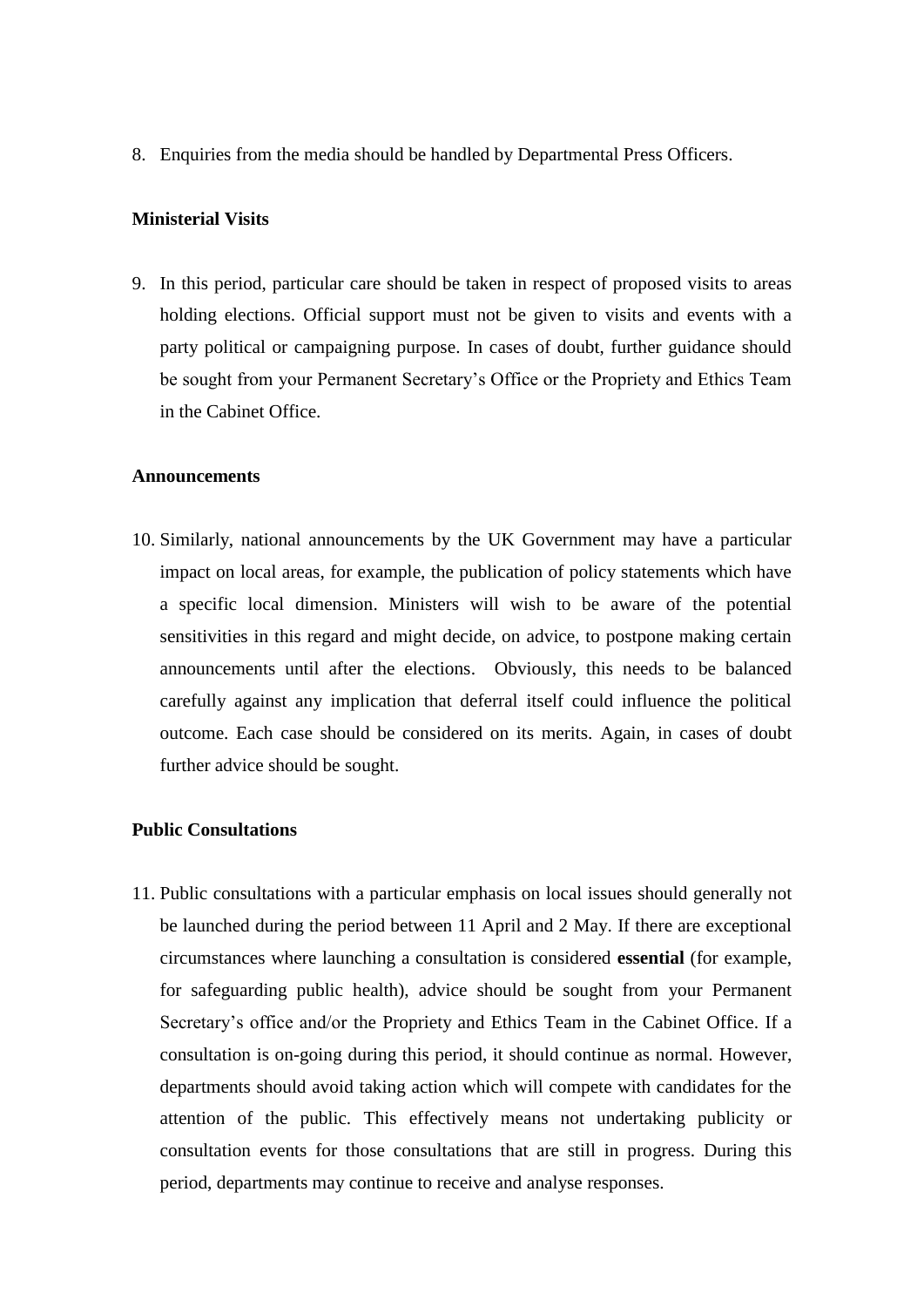## **Communication Activities**

- 12. Government communicators should apply the principles set out above when planning and delivering communications activities which will take place during this period. Additional care should therefore be taken around press and marketing activity concerning local issues.
- 13. It is also important to take care with official websites which will be scrutinised closely by the news media and the political parties during the election period. In cases of doubt, guidance should be sought from the Government Communications Network Team at the Cabinet Office on 020 7261 8847 (e-mail: [gcn.propriety@cabinet-office.gsi.gov.uk\)](mailto:gcn.propriety@cabinet-office.gsi.gov.uk).

## **Use of Government Property**

- 14. Government property should not be used by Ministers or candidates for electioneering purposes.
- 15. In the case of NHS property, decisions are for the relevant NHS body, but should visits be permitted to, for example, hospitals, it should be on the basis that there is no disruption to services and that the same facilities are available to all candidates. Care should also be taken to avoid any intrusion into the lives of individuals using the services. The decisions on the use of schools and other local authority properties should be for those legally responsible for the premises. Where it is decided to agree to such visits, the key principle is that the same facilities should be available to all candidates, and that there is no disruption to services.

## **Statistical and Social Research Activities**

16. During the election period, statistical activities should continue to be conducted in accordance with the Code of Practice for Official Statistics and the Pre-release Access to Official Statistics Order 2008 (and/or the equivalent Orders made by the National Assembly for Wales in relation to devolved statistics) which should be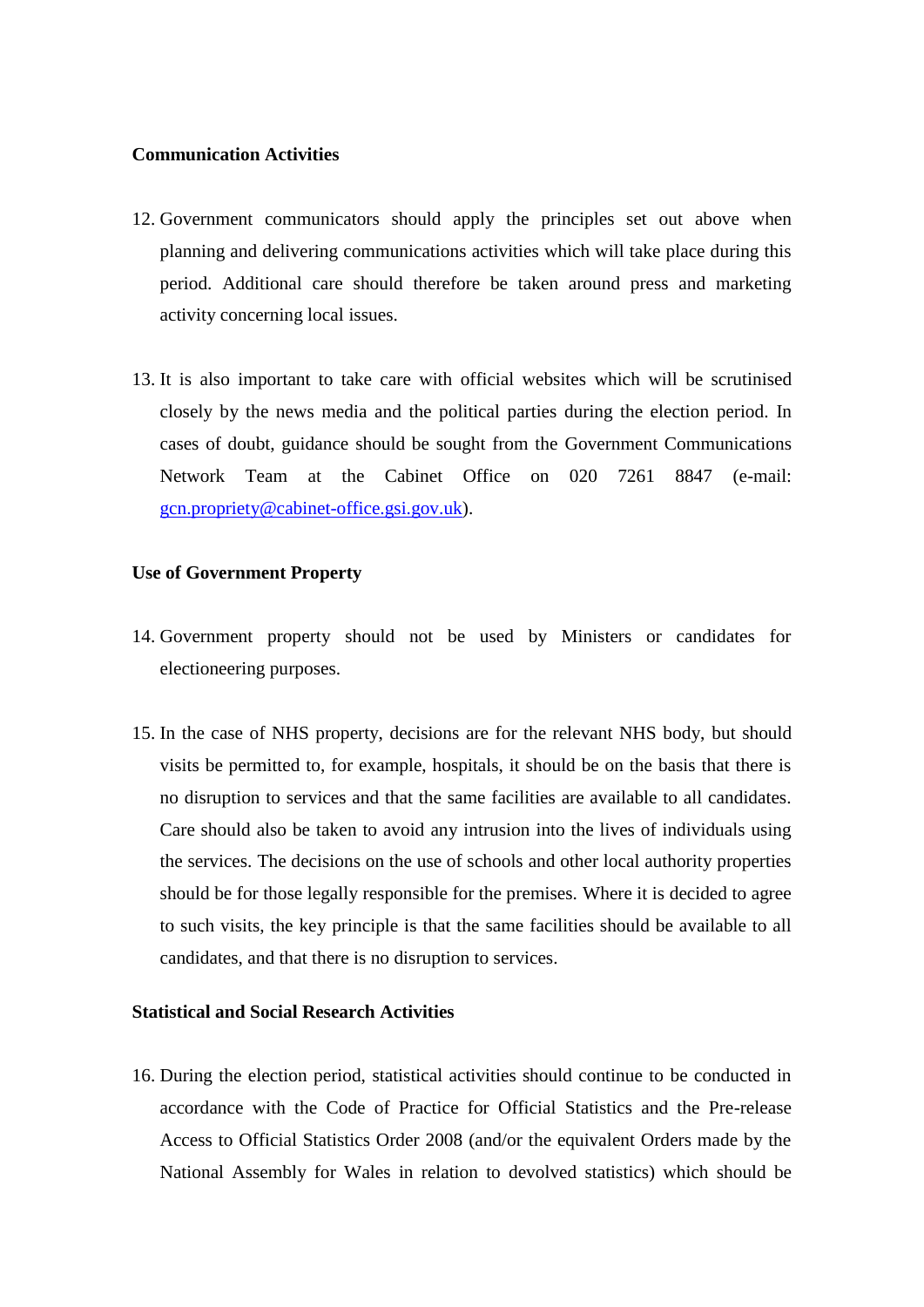read as though it is part of that Code. Social research activities should be in accordance with the GSR Code and supplementary guidance, including the GSR Publication Guidance. Requests for information should be handled in accordance with the principles set out in paragraphs 6-8 of this note and with the Code of Practice for Official Statistics.

17. In cases of doubt you should consult your departmental Head of Profession for Statistics or your departmental Head of Profession for Social Research. Further advice can be sought from the National Statistician's Office on 01633 455528 and the Government Economic and Social Research Team on 020 7270 5331.

## **Political activities**

- 18. Political activity connected with the local and Mayoral elections falls within the definition of **local** political activity.
- 19. Detailed guidance on the restrictions on civil servants' involvement in political activities is set out in section 4.4 of the *[Civil Service Management Code](http://www.civilservice.gov.uk/Assets/civil-service-management-code-2011_tcm6-3222.doc)* [\(http://www.civilservice.gov.uk/about/resources/civil-service-management-code\)](http://www.civilservice.gov.uk/about/resources/civil-service-management-code) and in Departmental staff handbooks.

#### **Special advisers**

- 20. For the local and Mayoral elections**,** special advisers may undertake in their own time local political activity with the approval of their Minister and in accordance with the terms of the *Code of Conduct for Special Advisers*. Special advisers planning to help with the local and Mayoral elections should note that any help on campaigning must be done in their own time either outside office hours or while on leave from their departments.
- 21. Official resources must not be used in support of the elections.
- 22. Further guidance is set out in the *Code [of Conduct for Special Advisers](http://www.cabinetoffice.gov.uk/sites/default/files/resources/special-advisers-code-of-conduct.pdf)*. [\(https://www.gov.uk/government/publications/special-advisers-code-of-conduct\)](https://www.gov.uk/government/publications/special-advisers-code-of-conduct)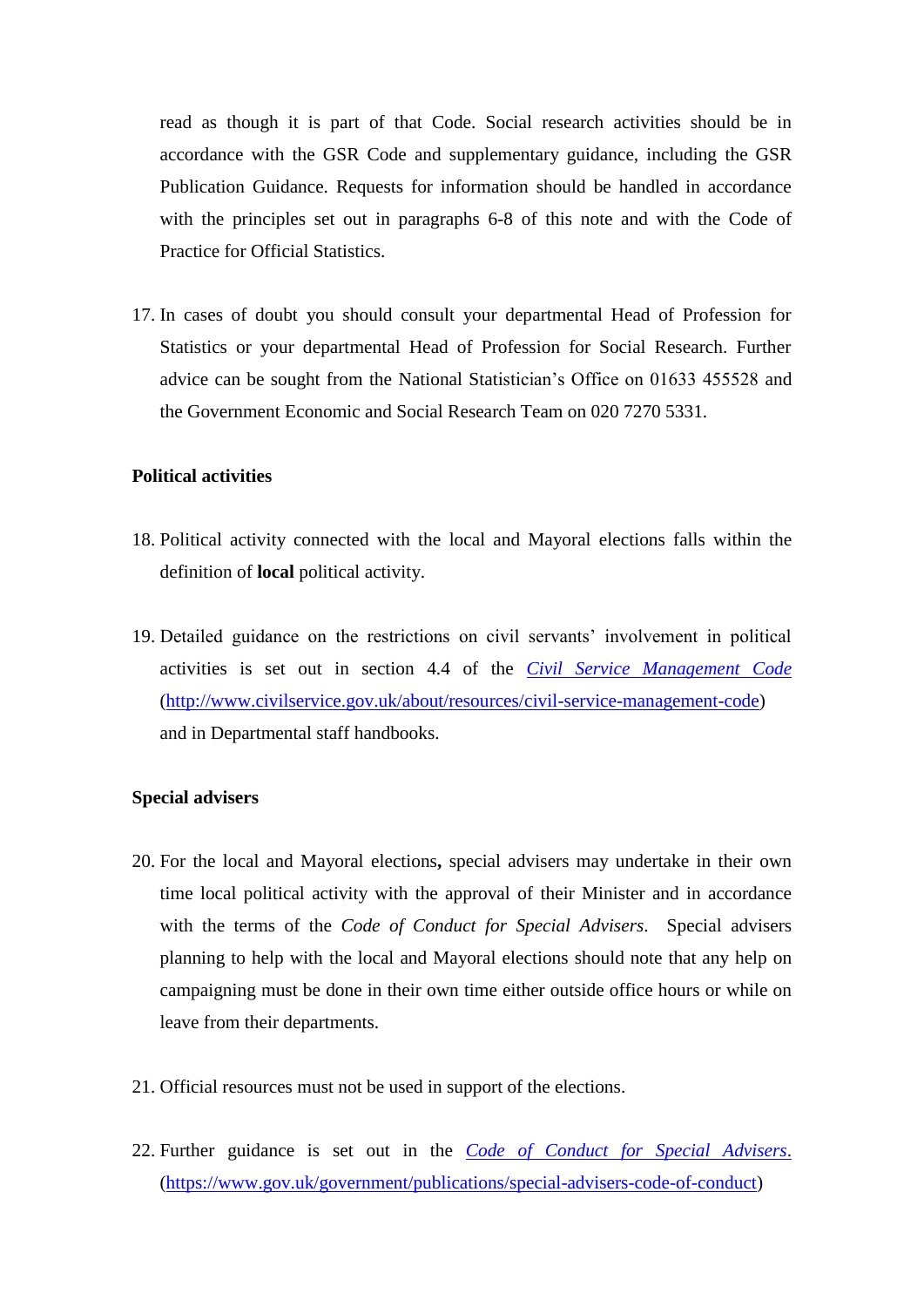### **Non-Departmental Public Bodies (NDPBs)**

23. NDPBs spend public money, make public announcements, use Government property and can employ civil servants. This guidance therefore also applies to their activities. Sponsor departments should ensure that staff and members of their NDPBs are aware of it, and that the sponsor department is consulted in cases of doubt.

## **Further advice**

24. In cases of doubt, in the first instance you should consult your Permanent Secretary's Office who may consult the Propriety and Ethics Team in the Cabinet Office at [electionqueries@cabinet-office.gsi.gov.uk](mailto:electionqueries@cabinet-office.gsi.gov.uk) (Tel: 020 7276 2471/3968).

Cabinet Office **March 2013**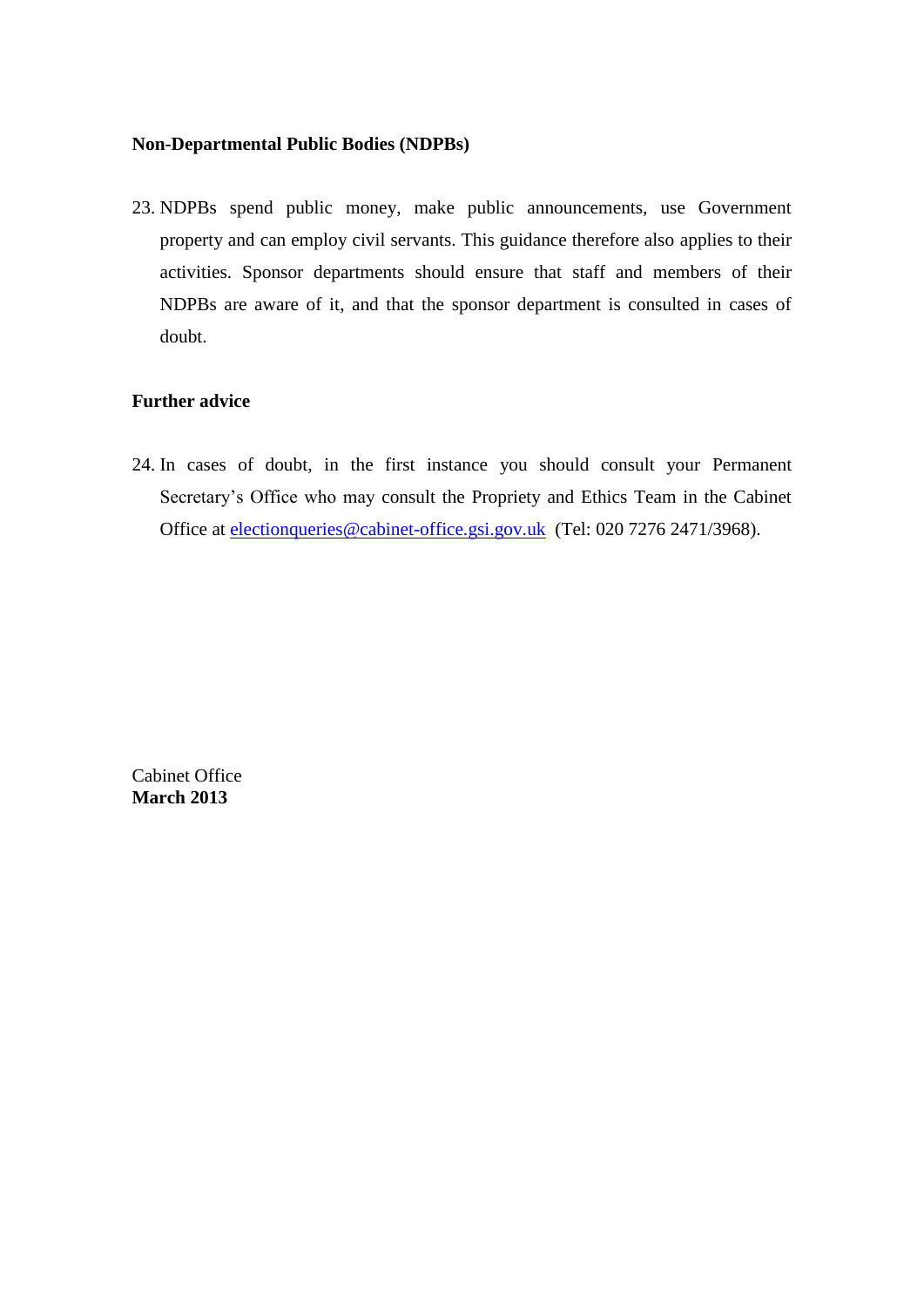## **DETAILS OF LOCAL AND MAYORAL ELECTIONS IN ENGLAND AND WALES SCHEDULED TO TAKE PLACE ON THURSDAY 2 MAY 2013**

- **All 27 county councils in England that have a two-tier structure. All seats will be up for election**
- **Eight single-tier unitary authorities in England – seven will have all their seats up for election and one will elect a third of its councillors**
- **One council in Wales (Isle of Anglesey)**
- **Two local authorities (Doncaster and North Tyneside) will hold elections for directly-elected mayors.**

#### **England**

County Councils – all councillors

Buckinghamshire Cambridgeshire Cumbria Derbyshire Devon Dorset East Sussex Essex Gloucestershire Hampshire Hertfordshire Kent Lancashire Leicestershire Lincolnshire Norfolk North Yorkshire Northamptonshire Nottinghamshire **Oxfordshire** Somerset Staffordshire Suffolk Surrey Warwickshire West Sussex Worcestershire